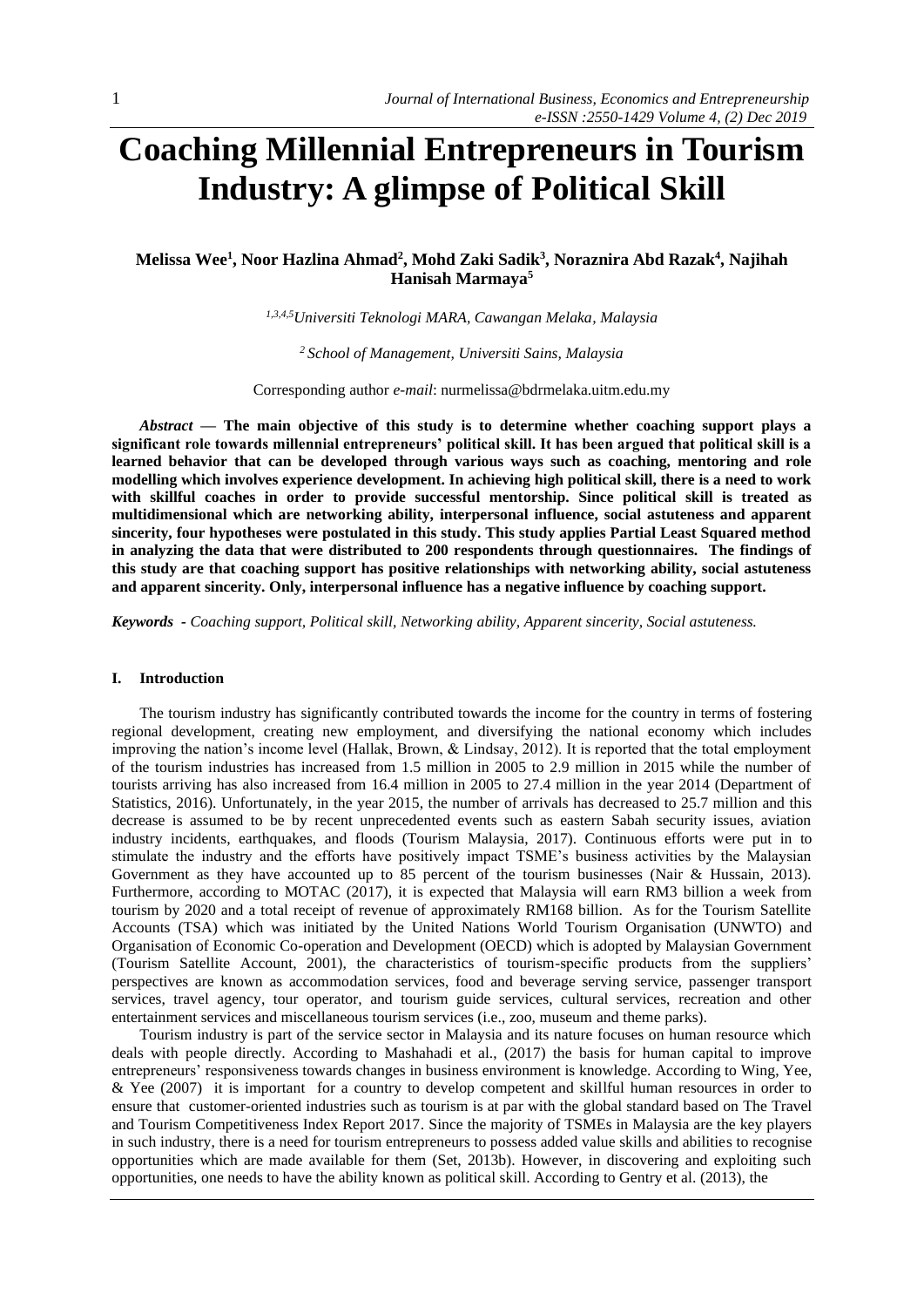possessions of political skill enable organisations to thrive in achieving the goals.

It was also mentioned that millennial entrepreneurs with high social competency shall receive better business performance compared to those who were less competent (Sadik, 2018). Additionally, being able to create good social skills and networking, allows entrepreneurs to establish a lasting and loyal customer-supplier relationships (Tocher & Oswald, 2012). Further, it has been reported that approximately 11 million people in Malaysia as at 2010 are millennials which accounted to 40 percent from the Malaysia's population (Department of Statistics Malaysia, 2011). Interestingly, the attributes of millennials at present are prone to taking risks, views entrepreneurship as an attractive life path by being the first digital generation and tend to think and act "out of the box" in their business strategies (Sox et al, 2014). Thus this paper shall conceptualize the significance of coaching support social towards political skill by the millennials entrepreneurs in ensuring a highly dynamic and competitive tourism SME.

#### **II. Literature Review**

#### Coaching Support from the Government

Coaching looks into the concept of developing a particular competence and short-term intervention meant to improve performance (Deans et al., 2006). Coaching is a part of personal support that is crucial for entrepreneurs to stimulate their businesses and is considered as a key factor in the growth of the economic (Diedrich, 1996). Lambalgen et al., (2012) mentioned that, coaching is the most valuable elements in the personal support and critical for the educational settings of entrepreneurship and entrepreneurial coaching assist novice owner-managers in overcoming individual and organizational performance. Moreover, Chinsky (2007) stated that the concept of coaching has been widely used especially within the services sector looking into the aspects of leadership development. Various coaching support conducted by the government such as We Are The Host (WATH), Eco-Host Malaysia, Tourist Boats, Tourist Guide and so on (MOTAC, 2017). For example, the WATH courses was established under the Malaysia Welcomes the Wold (MWW) programme focusing on improving the front liner to be more knowledgeable, hospitable with improved customer service skills and communications. According to Gan & Chong (2015), it would be interesting to study on the characteristics of coaching relationships which are rapport trust, commitment and match that is applicable in the Malaysian context. In the context of tourism SMEs (TSMEs), since they are managers/owners of the firm, it seems that their level of attachments is high and willing to invest into the coaching process (Baron & Morin, 2009). Any programs that have been conducted by MOTAC should be attended by coachee until the end of the program and is awarded with a certificate of attendance (MOTAC, 2017) which is an indicator of commitment towards the program.

### Political Skill among entrepreneurs

It has been viewed that organizations are the political arenas and are characterized by negotiation, deal making, mutual exchange and alliance building in getting things done (Vigoda-Gadot & Drory, 2006). Due to the political nature of organizations, individuals' ability to effectively navigate the political arena in order to become successful provided the individual possesses the right tools to do so. As a matter of fact, in order to become successful in the political environment, individuals need to possess political skill (Blickle et al., 2010; Mintzberg, 1983; Pfeffer, 1981). Among the first few scholars that highlighted the needs of political skill to become successful was Pfeffer (1981) and he mentioned that further construct of such skill is needed. Additionally, Mintzberg (1983) proposed that political skill known as the usage of influence by persuasion, manipulation and negotiation. Politically skilled individuals are able to express a sense of personal security and calm self-confidence that attract others which provides them a feeling of comfort. Despite of the being confidence, those with political skill is not self-absorbed as their focuses are outward towards others rather than to themselves (Ferris et al., 2005). Those with political skill have construct of interpersonal style that combines social astuteness with the ability to relate well with others and establishing situationally appropriate behaviour in a charmingly and attractive manner which stimulates confidence, trust genuineness and sincerity (Ferris et al., 2000). Thus, political skill is a combination of various compatible skills and abilities that eventually create synergistic social dynamic (Ferris et al., 2002). Ferris et al., (2000) emphasizes that even though political skill is said to be inherited, there are some arguments that to some extent this skill can be nurtured or shaped through training and socialization. A person might be born with tendency of having political skill however there is a need to properly stimulate such skills to ensure that it will be well utilized. The benefits of political skill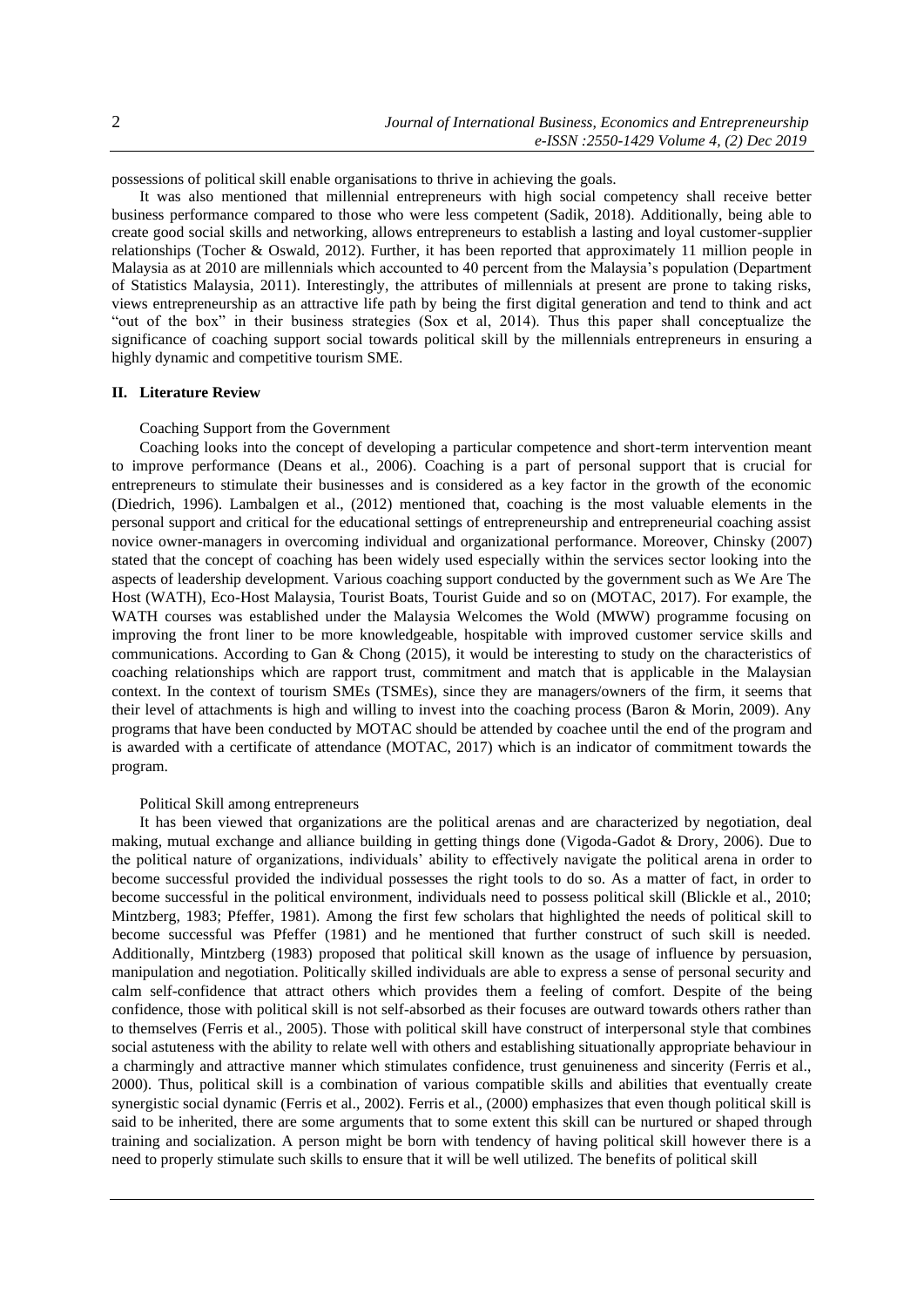encompass various aspects including task performance, career success, effectiveness, satisfaction and also business negotiation (Solga et al., 2012) especially those within the organization. In political skill, there are basically four important dimensions that act as a tool in influencing others through entrepreneurs' capabilities such as social astuteness, interpersonal influence, networking ability and apparent sincerity. As for social astuteness, it is defined as individual who are ingenious and clever when dealing with others (Ferris et al., 2005). In the context of entrepreneurship, it is necessary for entrepreneurs to obtain information and resources from their counterparts by being socially astute with their surroundings (Zhan & Kim, 2015). Meanwhile, interpersonal influence was claimed that individuals with a high level of political skill should possess high persuasive power and influence (Zhan & Kim, 2015) since they have a convincing and elusive personal style that utilizes power influence around them (Ferris et al., 2007). As for networking ability it is known as Individual possessing political skilled are dexterous in initiating and identifying contacts and networks with other people (Munyon et al., 2015). Lastly, apparent sincerity is define as the ability to appear to others with high integrity levels and being genuine, sincere and authentic explains the characteristic of apparent sincerity (Ferris et al., 2007).

## **III. Theoretical Background**

The application of RBV as the underpinning theory due to its nature that recognizes the significant needs to acquire a pool of productive resources in order for firms to become competitive (Penrose, 1959) as cited in Theresa et al., (2013). The resources mentioned in RBV are expected to benefit the organizations involve. The study of political skill provides the competency needed for an organization to become highly competitive (Ferris et al., 2007). Furthermore, possessing high political skill holds the four attributes of uniqueness in resources which are valuable, rare, imperfectly imitable and lastly not easily substituted. Additionally, according to Hall (1992) the resource in RBV is categorized into three construct which are tangible resources, intangible resources and intangible skills. When referring to this study, political skill definitely falls into the intangible skills category. According to Grant (1996), a large amount of scholars argued that for firm to become successful, skills and capabilities are needed both from the employee and employer.

#### **IV. Research Model and Hypotheses**



Figure 1. Theoretical Framework

Coaching Support and Networking ability

Coaching is considered as the most valuable elements of personal support and crucial for the educational settings of entrepreneurship. Additionally, entrepreneurial coaching assist novice owner-managers to overcome challenges they face that might affect organizational performance (Lambalgen et al., 2012). Prior to the above statement, Ministry of Tourism and Culture (MOTAC) provide many programs to assist tourism players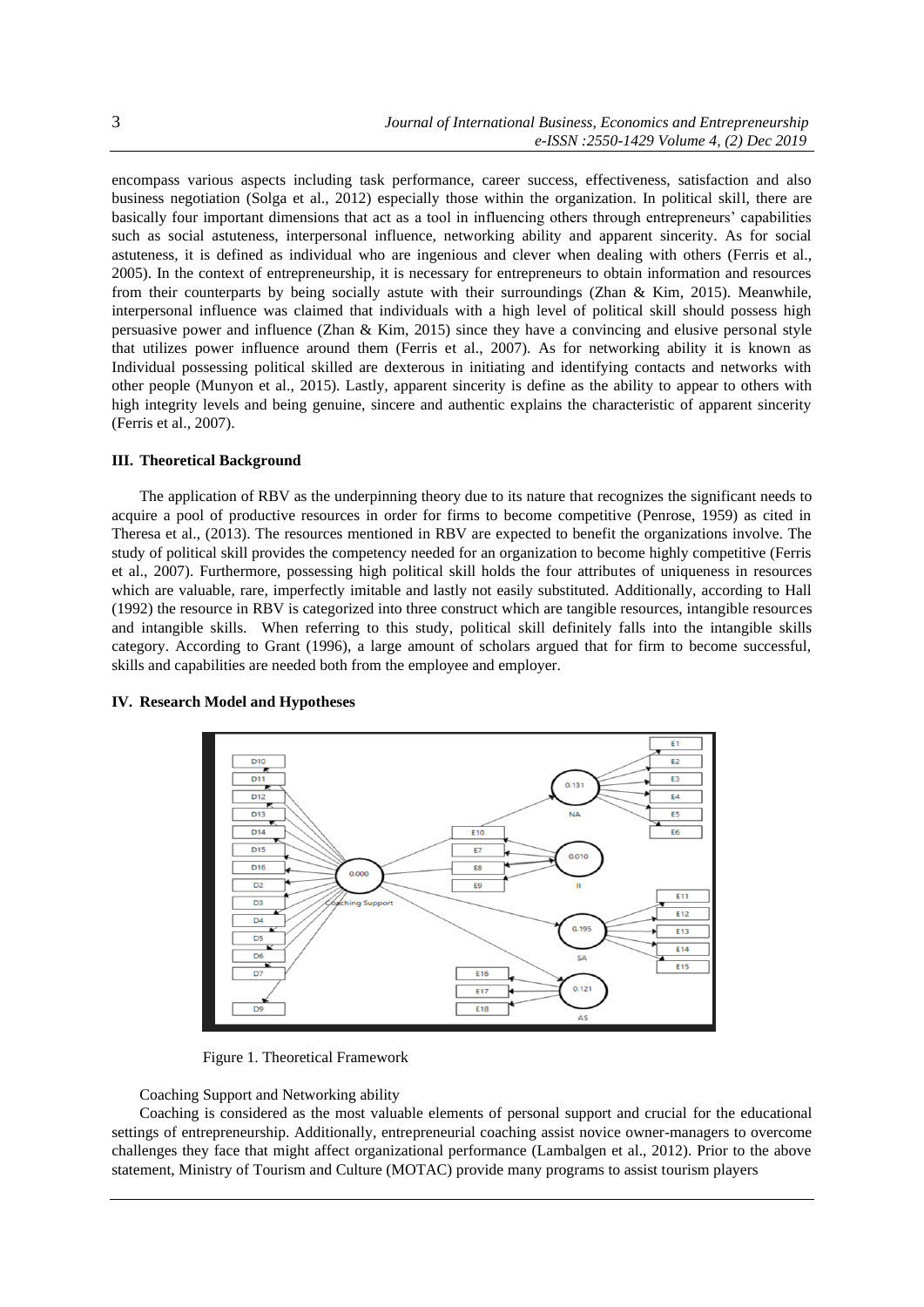preparing them with the necessary competencies. As a matter of fact, previous study has mentioned the importance of training, mentoring and coaching in order to develop the political skill which adds value within the entrepreneurial process (Ferris et al., 2005, 2007). Indeed, the ministry has prepared many programmes such as We are the Host, Eco-Host and various others as the content emphasises on becoming a "champion communicator" to build instant rapport with their stakeholders and clients (MOTAC, 2017). Based on the above literature, it has been postulated as below:-

H1 Coaching support has a positive effect on networking ability dimension of political skill

## Coaching Support and Interpersonal Influence

Interpersonal influence involves with the capability to appropriately adapt and calibrate behaviour in each situation to gain the required responses from other (Ferris et al., 2015). Being flexible allows politically skilled individual to adjust with different targets of influence in achieving their goals (Phipps & Prieto, 2015). As a matter of fact possessing interpersonal influence will definitely become beneficial for the entrepreneurs since entrepreneurial environments are often characterized as dealing with high uncertain conditions (Fang et al., 2015). The ongoing government programs since 2007 such as "Malaysia Welcomes the World", emphasises on the concept of Think Tourism and Act Tourism which provides various soft skills for tourism operator in dealing and persuading the tourism stakeholders (MOTAC, 2017). Based on the above literature, it has been postulated that:-

H2 Government coaching support has a positive effect on interpersonal influence dimension of political skill.

## Coaching Support and Social Astuteness

When referring to social astuteness, politically skilled individuals are high in self-awareness, have strong power of judgment and are able to attune well with diverse social setting (Phipps & Prieto, 2015). This attribute is part of political skill dimension will aid entrepreneurs in establishing ventures and convincing potential stakeholders to support them. Additionally, according to Lux (2005), social astuteness increases the likelihood of increasing the ability to sell products and services, negotiate effectively and seeking potential opportunities for the SMEs. Interestingly, social astuteness can be developed through socialization and especially coaching (Ferris et al., 2005; Ferris et al, 2007; Phipps & Prieto, 2015). Parallel with government coaching support, most of their programs emphasises on building soft skills and providing a first class customer service. Additionally, part of their modules, analyses customer complaints, feedbacks and eventually thorough coaching on roles and responsibilities for the tourism players was highlighted (MOTAC, 2017). Therefore based on the above literature, it has been derived that:-

H3 Government coaching support has a positive effect on social astuteness dimension of political skill.

### Coaching Support and Apparent Sincerity

In order to induce the individuals' level of political skill, McAlliester et al., (2015) has revealed that coaching is one of the most effective method to be applied. Through demonstration and explanation made by the experts appointed by the ministry, a particular skill such as political skill is properly exercised (Ferris et al, 2007). Meanwhile the concept of apparent sincerity reflects an individual who appears to be sincere, authentic and genuine (Ferris et al., 2005). Those who are high in this dimension will inspire more trust and confidence from the other parties with no intention of becoming manipulative or coercive (Phipps & Prieto, 2015). In terms of Malaysian tourism, various modules have been set in preparing the tourism operators on "becoming a good host" (MOTAC, 2017). In building rapport relationship with tourists, authenticity plays a significant role in creating satisfaction and quality within the interaction (Victorino et al., 2005). Referring to the above statement, it has been postulated that:-

H4 Government coaching support has a positive effect on apparent sincerity dimension of political skill

## **V. Methodology**

## Sample and data collection

The samples of this study are those millennials entrepreneurs who fall within the millennials or Generation Y which are born in the year 1978-1994 (Kotler & Armstrong, 2010). A total of 200 respondents were asked to answer the questionnaire and two filter questions pertaining to whether they have gone through coaching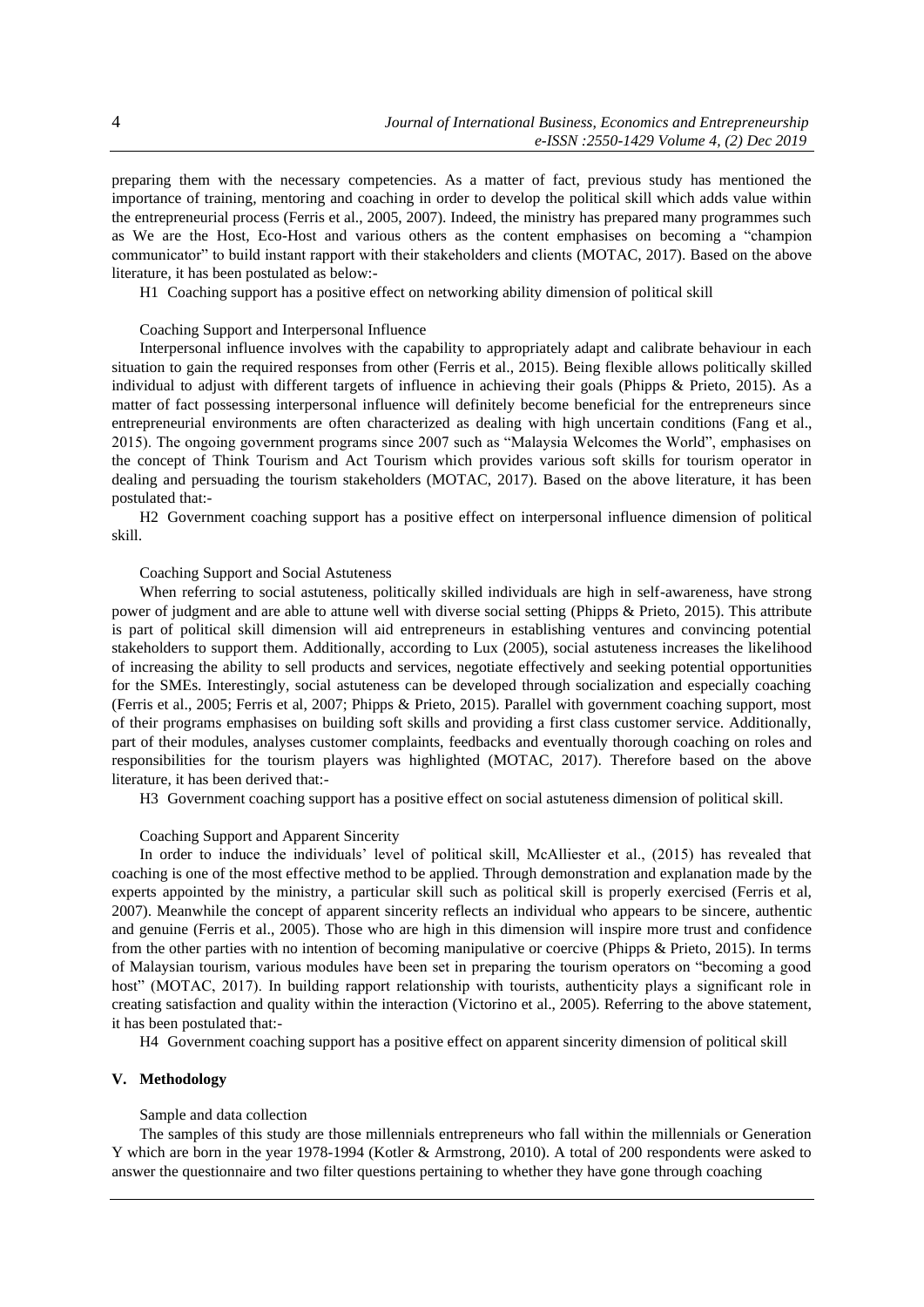activities by government and their age. Purposive sampling was conducted for this study to ensure that the respondents have fulfilled the criteria for this study. The potential respondents were identified and were given seven days to answer the questionnaire. Only 80 (40%) respondents returned with only 76 (38%) are usable.

## Respondents' Profile

In terms of the demographic of the data are tabulated in Table 1. Male and female are both equal (50%) and majority of them aged between 25 to 35 years old (77.6%). Most of the race of these respondents is Malay (85.5%) and consist of the managers (51.3%), owners (26.3%) and person in charge (22.4%). As for the business types, most of the respondents are from accommodation (32.9%) followed by food and beverages (25%) within this tourism industry and most of them have operated less than 5 years which reflects the focus of this study which are the millennials.

## Measures

Data was collected using a structured questionnaire. The questionnaire contained 18 items that were related to Political Skill with four dimensions namely, networking ability, interpersonal influence, social astuteness and apparent sincerity which were adopted from measurement developed by Ferris et al. (2007) which is a 7 point Likert-scale. Next, in measuring the coaching support as the antecedents for political skill, there were 16 items measured for the 4 dimensions which are rapport, trust, commitment and match which adopted from Gan & Chong (2015). All of the dimensions are reliable which 0.77 is for match, commitment with 0.904, trust with 0.92 and lastly rapport 0.92. In addition the measurement is 5 point Likert-scale from 1= strongly disagree to 5=strongly agree.

### **VI. Results**

In order to analyze the research model, this study employed the Partial Least Square (PLS) analysis technique using SMARTPLS 3.0 software (Ringle et al., 2015). This study looks into two staged analysis which are measurement model (validity and reliability) followed by structural model (testing hypothesis relationships). Additionally, in order to test the significance of the path coefficients and the loadings, bootstrapping method was used (Hair et al., 2014)

## Measurement Model Evaluation

In order to assess the measurement model, the two type validity were examined which are convergent validity and discriminant validity. The convergent validity, the measurement is ascertained by examining the loadings, average variance extracted (AVE) and lastly is the composite reliability (Gholami et al., 2103). The loadings were all higher than 0.5, the composite reliabilities were all higher than 0.7 and the AVE values are higher than 0.5 as suggested by Hair et al.,(2015). From the total 34 items, 2 items were deleted which are CS1 and CS8. As for discriminant validity, the measures was examine by following the Fornell and Larcker (1981) criterion of comparing the correlations between constructs and the square root of the AVE for the construct. The square roots of the AVEs are represented by the bolded values on the diagonals were greater than the corresponding row and column values which indicates it is discriminant.

## Structural Model Evaluation

To assess the structural model the study looks into the R2, beta and the corresponding t-values (Hair et al., 2014). To obtain the t-values, a bootstrapping with 5000 resamples was applied. In addition, predictive relevance (Q2) and effect sizes (f2) were also assessed. The study has identified that there are a positive relationship between Coaching Support and Networking Ability (β = 0.462, ρ <0.01), Social Astuteness (β =0.499, ρ <0.01) and Apparent Sincerity (β = 0.579, ρ <0.01). All these three hypotheses were explained by 21.3%, 24.9% and 19.5% of R2 consecutively. All of the R2 has shown a medium impact towards the endogenous construct as it is within the range of 0.15 (Cohen, 1988). Thus H1, H3 and H4 were all supported. However, there is a negative relationship between coaching support and interpersonal influence ( $\beta$  = 0.462,  $\rho$ ) >0.01) and the R2 is 4.5% which is considered as small effects towards endogenous variable. As for the predictive relevance of the model by using the blindfolding procedure which is known as a sample reuse technique that omits very dth data pointing the endogenous constructs' indicators (Tenenhaus et al., 2005). Since the Q2 are more than 0, 0.010 to 0.195suggest that the model has sufficient predictive relevance (Hair et al., 2014).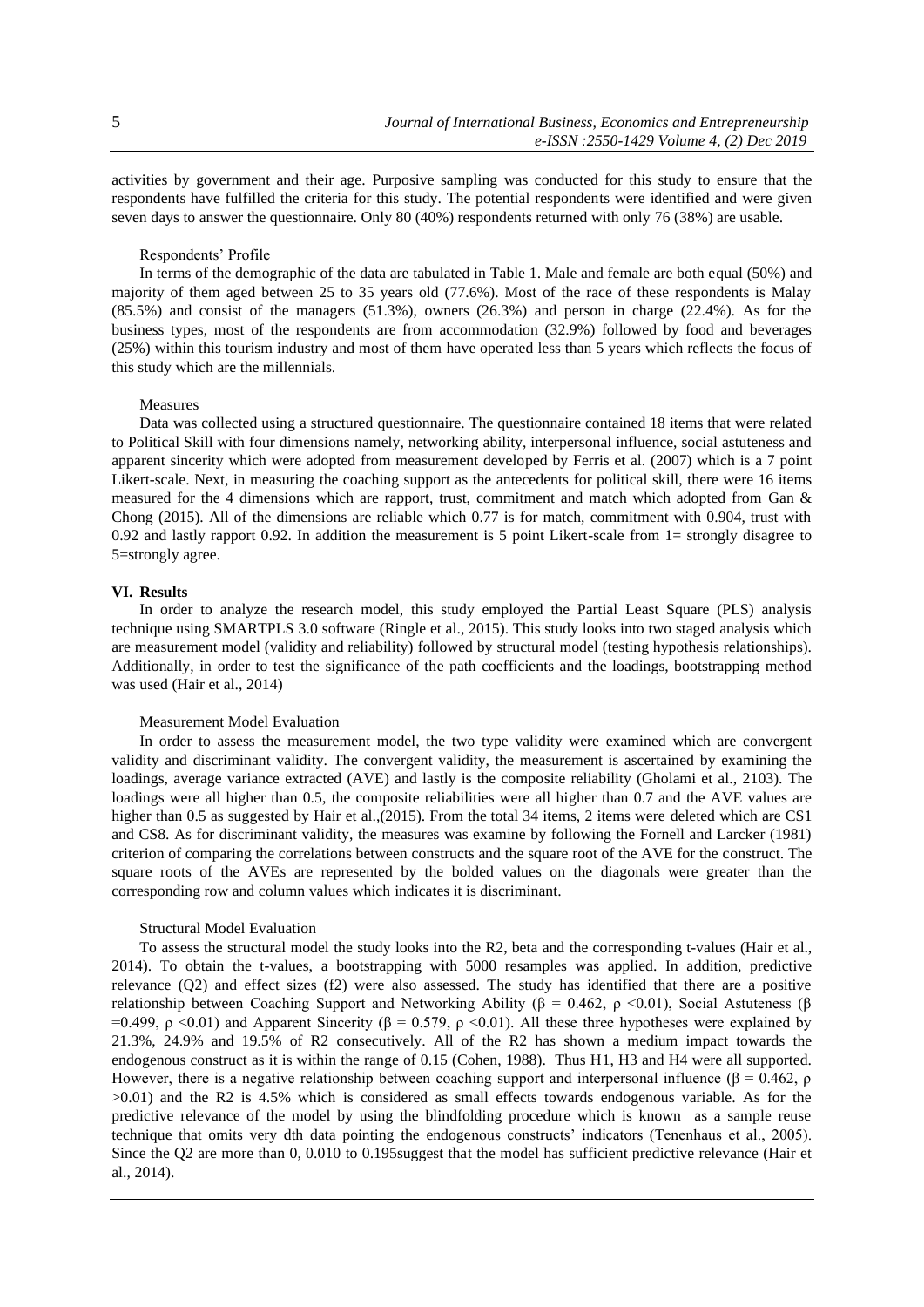| <b>Hyphotes</b> | Relationship | <b>Std Beta</b> | <b>Std Error</b> | t-value | Decision   | $R^2$ | $Q^2$ |
|-----------------|--------------|-----------------|------------------|---------|------------|-------|-------|
| <sup>is</sup>   |              |                 |                  |         |            |       |       |
| H1              | Coaching     | 0.462           | 0.086            | 5.627   | Supported  | 0.213 | 0.121 |
|                 | Support-NA   |                 |                  |         |            |       |       |
| H2              | Coaching     | 0.212           | 0.153            | 1.385   | <b>Not</b> | 0.045 | 0.010 |
|                 | Support-II   |                 |                  |         | Supported  |       |       |
| H <sub>3</sub>  | Coaching     | 0.499           | 0.089            | 7.124   | Supported  | 0.249 | 0.131 |
|                 | Support-SA   |                 |                  |         |            |       |       |
| H <sub>3</sub>  | Coaching     | 0.579           | 0.081            | 5.376   | Supported  | 0.335 | 0.195 |
|                 | Support-AS   |                 |                  |         |            |       |       |

Table 1.0 Results of the Structural Model Analysis (Hyphoteses Testing)

## **VII.Conclusion**

Based on the analysis it has been derived that coaching support has a positive relationship with networking ability, social astuteness and apparent sincerity. Various literatures have mentioned that political skill is believed to be substantially developed through training, coaching and socialization (Ferris et al., 2005, 2007). By studying the role of political skill through coaching and mentoring, it adds value to the entrepreneurial process within the social network (Fang et al., 2015). The nature of tourism industry is in such a way that they rely heavily on acquiring first class customer service skills among the industry players especially the front liners (MOTAC, 2017). As a matter of fact, is might be possible to assume that since entrepreneurs are often involved forced to know the ins and outs of the businesses especially at the early stage of development, it requires them be sensitive and flexible in adapting to any changes of their surroundings. Realising the flat hierarchy structure of SMEs, it is definitely crucial for entrepreneurs to possess high social astuteness to keep track with their environments as they are mainly responsible for the performance of the organization (Raviv, 2000). Thus the outcome is considered as consistent with the recent literature. Lastly, the possible explanation of a positive outcome of coaching support and apparent sinceirty is maybe due the fact that Ministry of Tourism Malaysia (MOTAC) conducts various coaching activities including Malaysia Welcome the World (MWW) underlines the need to possess a first class customer service skill and to understand the communication process by reducing the communication barrier. The ability to appear sincere to their customers is greatly needed since acquiring high political skill were claimed to guarantee social network (Pfeffer, 1981; Mintzberg, 1983; Ferris et al., 2007).

## **Corresponding Author**

Melissa Wee Universiti Teknologi MARA, Malacca, Malaysia nurmelissa@bdrmelaka.uitm.edu.my

## **References**

Ahearn, K.K., Ferris, G.R., Hochwarter, W.A., Douglas, C. and Ammeter, A. P. (2004). Leader political skill and team performance. Journal of Management, 30(3), 309–327.

- Anuar, A. N. A., Ahmad, H., Jusoh, H., & Hussain, M. Y. (2012a). Understanding the Factors Influencing Formation of Tourist Friendly Destination Concept. Journal of Management and Sustainability, 2(1), 106–114. doi:10.5539/jms.v2n1p106
- Baron, R. a, & Markman, G. D. (2003). Beyond social capital: the role of entrepreneurs' social competence in their financial success. Journal of Business Venturing, 18(1),41–60. doi:10.1016/S0883-9026(00)00069-0
- Cohen.J. (1988). Statistically power analysis for the behaviorial sciences (2nd ed.).Hillsdale, NJ:Lawrence Erlbaum Associates.